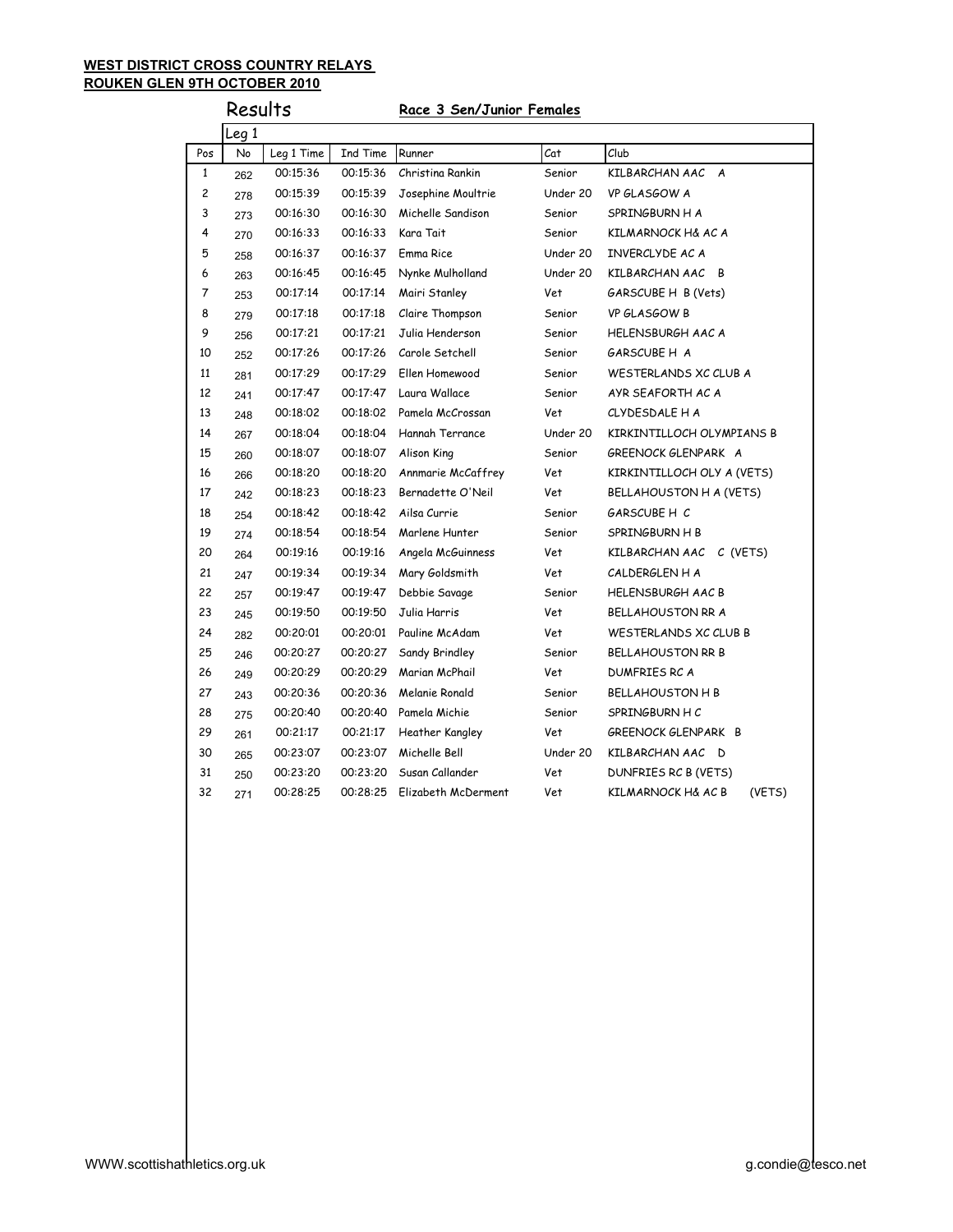### **WEST DISTRICT CROSS COUNTRY RELAYS ROUKEN GLEN 9TH OCTOBER 2010**

#### **Race 3 Sen/Junior Females**

|              | Leg <sub>2</sub> |            |          |                        |          |                              |
|--------------|------------------|------------|----------|------------------------|----------|------------------------------|
| Pos          | No               | Leg 2 Time | Ind Time | Runner                 | Cat      | Club                         |
| $\mathbf{1}$ | 262              | 0:31:50    | 00:16:14 | Natalie Sharp          | Under 20 | KILBARCHAN AAC A             |
| 2            | 278              | 0:32:20    | 00:16:41 | Hollie Young           | Under 20 | VP GLASGOW A                 |
| 3            | 273              | 0:32:36    | 00:16:06 | Fiona Gentles          | Senior   | SPRINGBURN H A               |
| 4            | 252              | 0:33:34    | 00:16:08 | Lesley Chisholm        | Senior   | GARSCUBE H A                 |
| 5            | 263              | 0:33:50    | 00:17:05 | Hannah Waugh           | Senior   | KILBARCHAN AAC B             |
| 6            | 270              | 0:34:41    | 00:18:08 | Paula Wilson           | Vet      | KILMARNOCK H& AC A           |
| 7            | 279              | 0:35:50    | 00:18:32 | Kirsty Baird           | Senior   | VP GLASGOW B                 |
| 8            | 253              | 0:35:54    | 00:18:40 | Heather McIntosh       | Vet      | GARSCUBE H B (Vets)          |
| 9            | 256              | 0:36:10    | 00:18:49 | Tina Munro             | Vet      | <b>HELENSBURGH AAC A</b>     |
| 10           | 258              | 0:36:24    | 00:19:47 | Susanna Spence         | Senior   | INVERCLYDE AC A              |
| 11           | 281              | 0:36:28    | 00:18:59 | Catriona Miller        | Senior   | WESTERLANDS XC CLUB A        |
| 12           | 248              | 0:36:30    | 00:18:28 | Kathryn Scott          | Vet      | CLYDESDALE H A               |
| 13           | 249              | 0:36:34    | 00:16:05 | Joasia Zakrzewski      | Senior   | <b>DUMFRIES RC A</b>         |
| 14           | 242              | 0:37:22    | 00:18:59 | Erica Christie         | Vet      | BELLAHOUSTON H A (VETS)      |
| 15           | 266              | 0:37:39    | 00:19:19 | Marie McChord          | Vet      | KIRKINTILLOCH OLY A (VETS)   |
| 16           | 260              | 0:37:48    | 00:19:41 | Theresa Wall           | Vet      | GREENOCK GLENPARK A          |
| 17           | 274              | 0:37:52    | 00:18:58 | Caroline Brownlie      | Senior   | SPRINGBURN H B               |
| 18           | 241              | 0:38:09    | 00:20:22 | Gillian Geates         | Vet      | AYR SEAFORTH AC A            |
| 19           | 247              | 0:38:18    | 00:18:44 | <b>Frances Maxwell</b> | Vet      | CALDERGLEN H A               |
| 20           | 254              | 0:38:46    | 00:20:04 | Debbie Consani         | Senior   | GARSCUBE H C                 |
| 21           | 267              | 0:38:52    | 00:20:48 | Vivien Fraser          | Vet      | KIRKINTILLOCH OLYMPIANS B    |
| 22           | 245              | 0:40:05    | 00:20:15 | Jacqueline McGuire     | Vet      | BELLAHOUSTON RR A            |
| 23           | 282              | 0:40:48    | 00:20:47 | Muffy Calder           | Vet      | WESTERLANDS XC CLUB B        |
| 24           | 264              | 0:41:20    | 00:22:04 | Wanda Phillips         | Vet      | KILBARCHAN AAC C (VETS)      |
| 25           | 257              | 0:42:20    | 00:22:33 | Janet Fellowes         | Vet      | <b>HELENSBURGH AAC B</b>     |
| 26           | 243              | 0:42:51    | 00:22:15 | Suzanne Boyle          | Senior   | <b>BELLAHOUSTON H B</b>      |
| 27           | 275              | 0:43:34    | 00:22:54 | Lorraine Gray          | Senior   | SPRINGBURN HC                |
| 28           | 261              | 0:44:28    | 00:23:11 | Yvonne Prager          | Vet      | GREENOCK GLENPARK B          |
| 29           | 250              | 0:46:25    | 00:23:05 | Audrey Brown           | Senior   | DUNFRIES RC B (VETS)         |
| 30           | 246              | 0:47:32    | 00:27:05 | Carla Telfer           | Senior   | <b>BELLAHOUSTON RR B</b>     |
| 31           | 271              | 0:50:25    | 00:22:00 | Lorna Sloan            | Vet      | (VETS)<br>KILMARNOCK H& AC B |